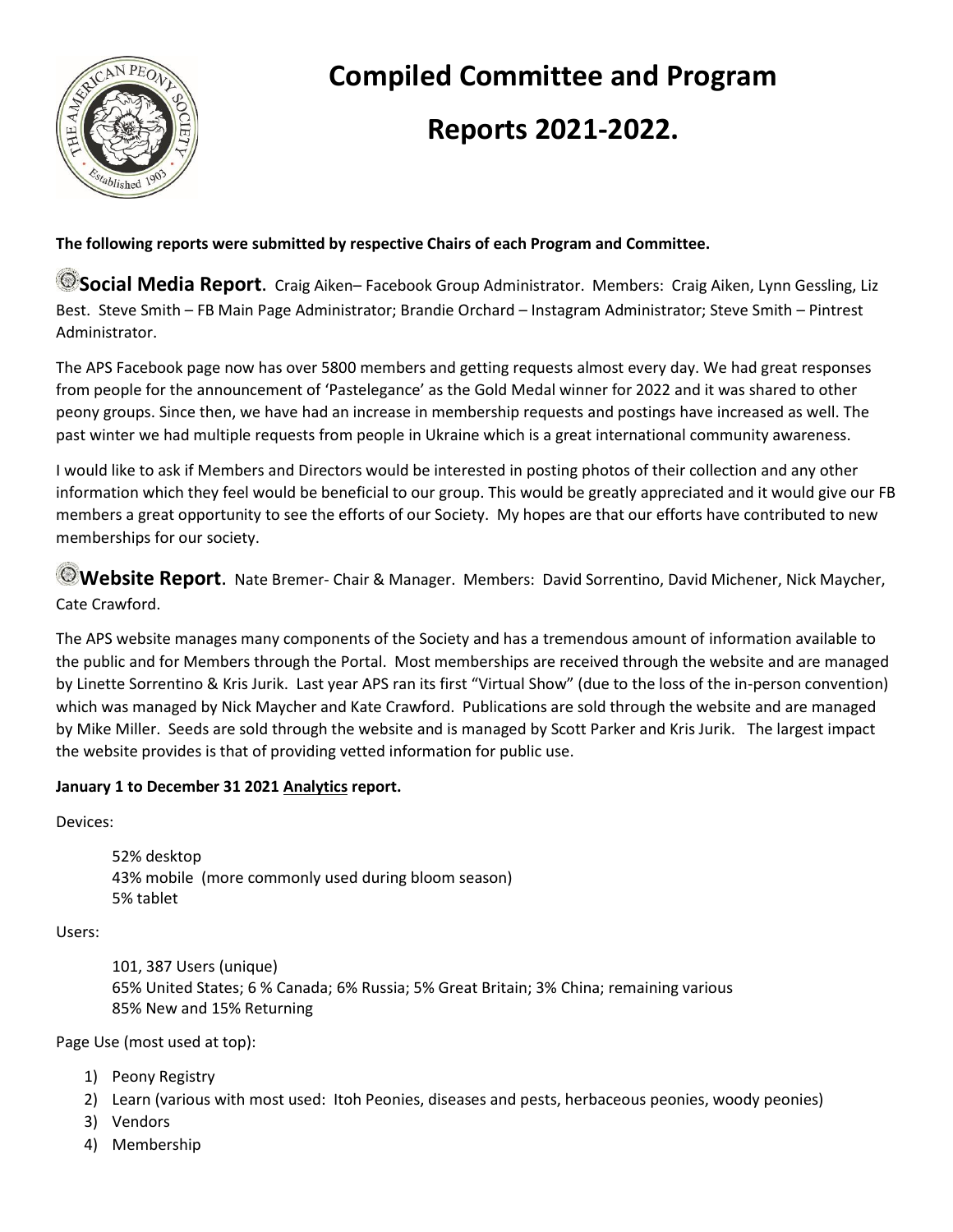Website Report continued…

- 5) Convention
- 6) Awards
- 7) Seed Program

Seasonal views are often directed at pages which address particular problems users are experiencing or events (Frost Damage shows up heavily in April).

Active users have a higher usage over time as they become familiar with the website's offerings.

Member Portal has sporadic use. More detailed documents receive less views. Reasons –login (many don't like doing it), location of links, longer viewing and concentration required. May be due to more complex reading content and information cannot be obtained without extra time investment.

Overall use of the website has increased as more links from Social Media platforms direct peony enthusiasts to particular topics.

**Goal: Revise website to make available detailed documents more easily found. While site is organized it may benefit from a navigation restructure within pages.**

**Mentorship Report**. Kent Tretheway, Director – Program Administrator.

The Mentorship Program has received 19 requests to date. Of these, eight active pairings have been made, eight have been closed by committee referrals to other available educational resources, and two are awaiting available mentors, 1 closed by completion.

Eight closed by the committee were most often dealing with home gardens and local growing conditions. Local extension offices and Master Gardener groups are usually better prepared to meet these needs.

One mentorship was closed by members meeting desired goals.

Of the active pairings, three are on large peony planting projects and two are on hybridizing. One is for scientific study of hybridizing and one on large volume cold storage, one on marketing and cut flower production.

The Mentorship Program is in need of additional mentors (volunteers) in the areas of hybridizing, disease and weed management, and ground preparation. Volunteers need not be expert in a field to lead others along their quest for information, merely offer guidance to sources of information.

Active Pairings: 8

Open Requests: 2

Requests closed by Committee referral to other available resources: 8

**Awards**. Steve Smith– Committee Chair. Members: Brandie Orchard, Craig Aiken.

The award committee usually meets once a year to select candidates for three APS Personal Awards and select the APS Gold Medal cultivar.

After reviewing candidates' qualifications and some discussion, the following names were agreed upon and committee felt these individuals were most deserving of an award by the APS. Winners will be contacted and presented the award at the convention or in person at another time, if not attending the convention.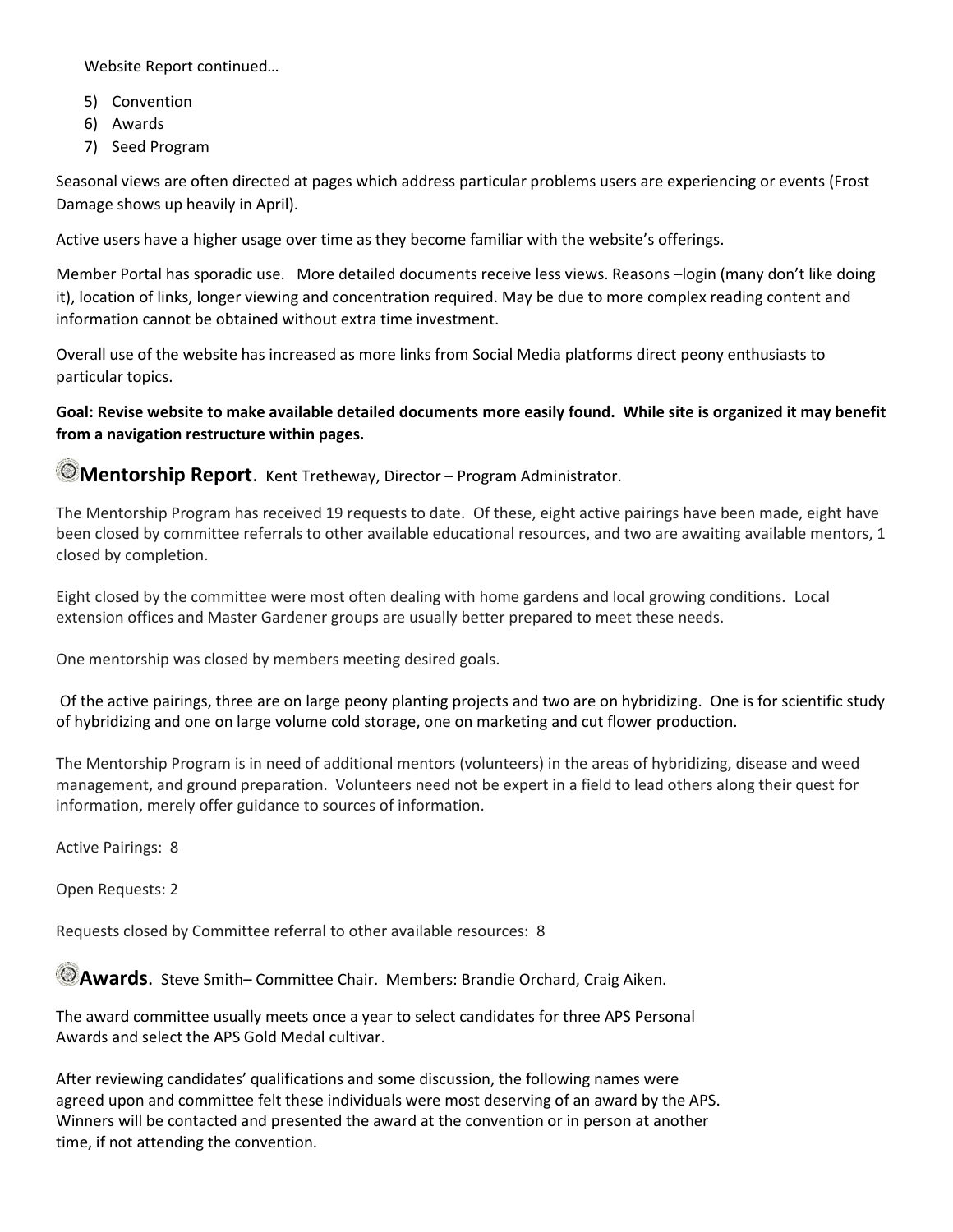Awards continued…

#### **The A.P. Saunders Memorial Award**

Tim Stanek – Iowa (2021 recipient); Hans Maschke – Germany (2022 recipient)

#### **Bertrand H. Farr Lifetime Achievement Award**

Carol Adelman – Oregon (2021 recipient); Harvey Buchite – Minnesota (2022 recipient)

#### **APS Medal**

Kris Jurik – Iowa (2021 recipient); Geraldine Kildow – Washington (2022 recipient)

Final selections for the Gold Medal were discussed, and we reviewed the APS Guidelines for Gold Medal Cultivars, and the committee decided on the 2023 winner with a unanimous vote. The cultivar name will be announced later.

Nate Bremer brought up an idea about possibly making another award for intersectional and woody peonies as these would most might not be selected for the Gold Medal due to a number of limiting variables.

**Nomenclature & ICRA.** Reiner Jakubowski, Chair & Registrar. Members: Nate Bremer – support & website.

Nomenclature - ICRA Report 2021. Reiner Jakubowski – Registrar; Nate Bremer – Support and website.

115 Peonies were registered and recorded in 2021. Cultivars continue to be previewed in the Bulletin and detailed in annual Directory of New Cultivars. The Registrar has processed over 100 new cultivars for a number of years now and more automation to assist with processing is planned for the future.

This is Reiner's last year as ICRA registrar. APS and the peony world owe him a debit of gratitude for the detailed and thoughtful work in assisting originators with new cultivar registrations. Reiner has served as registrar since 2004 (18 years!) and has processed more than 800 cultivars. During his tenure, Reiner was instrumental in changes in registration requirements which created more complete and detailed entries – useful for anyone wanting to know more about registered peonies. His assistance in the design of the past and current online Peony Registry has provided an outstanding resource for all interested in peonies. He was also instrumental in the production of the annual Directory of New Peonies publication which is distributed to APS Members.

Reiner will remain as Nomenclature Chair and will continue to assist APS' new registrar, Jordan Kabat.

#### **Thanks go to Reiner for many years of outstanding service in support of the Peony and the American Peony Society!**

**Editorial Group.** Kim Bremer - Chair. Members: Sharon Schmitz – Commercial Advertising; Lois Girton – proofing/contributor; Jill Stevens - proofing; Jim Sampson Science Segues/contributor; Jerri O'Connor – regional society news; Nate Bremer – contributor.

This year, the APS Bulletin odometer turned over issue #400, a historic milestone. The Bulletin remains a popular member perk, and the online option is well-received, especially by our overseas members. The Bulletin is powered by an all-volunteer team of writers and field editors who cultivate articles and photos; edit and proof. The core team includes Lois Girton; Jill Stephens; Science Segue/content writer Jim Sampson; Nate Bremer, content contributor; and Regional Report manager, Jerri O'Connor. We are pleased to report that advertising is at an all-time high, supported by advertising manager Sharon Schmitz. Thanks go out to our advertisers for their support, which is an important contribution to defray the costs of printing and mailing as our membership increases. We are excited about growing editorial involvement by members, who offer suggestions and ideas, and volunteer to submit articles. One last note: long-time Bulletin publisher Covington Press has closed its doors this May. The APS will be served by our representative Steve Conklin, who has formed a print brokering company Midwest Printers to offer continued service.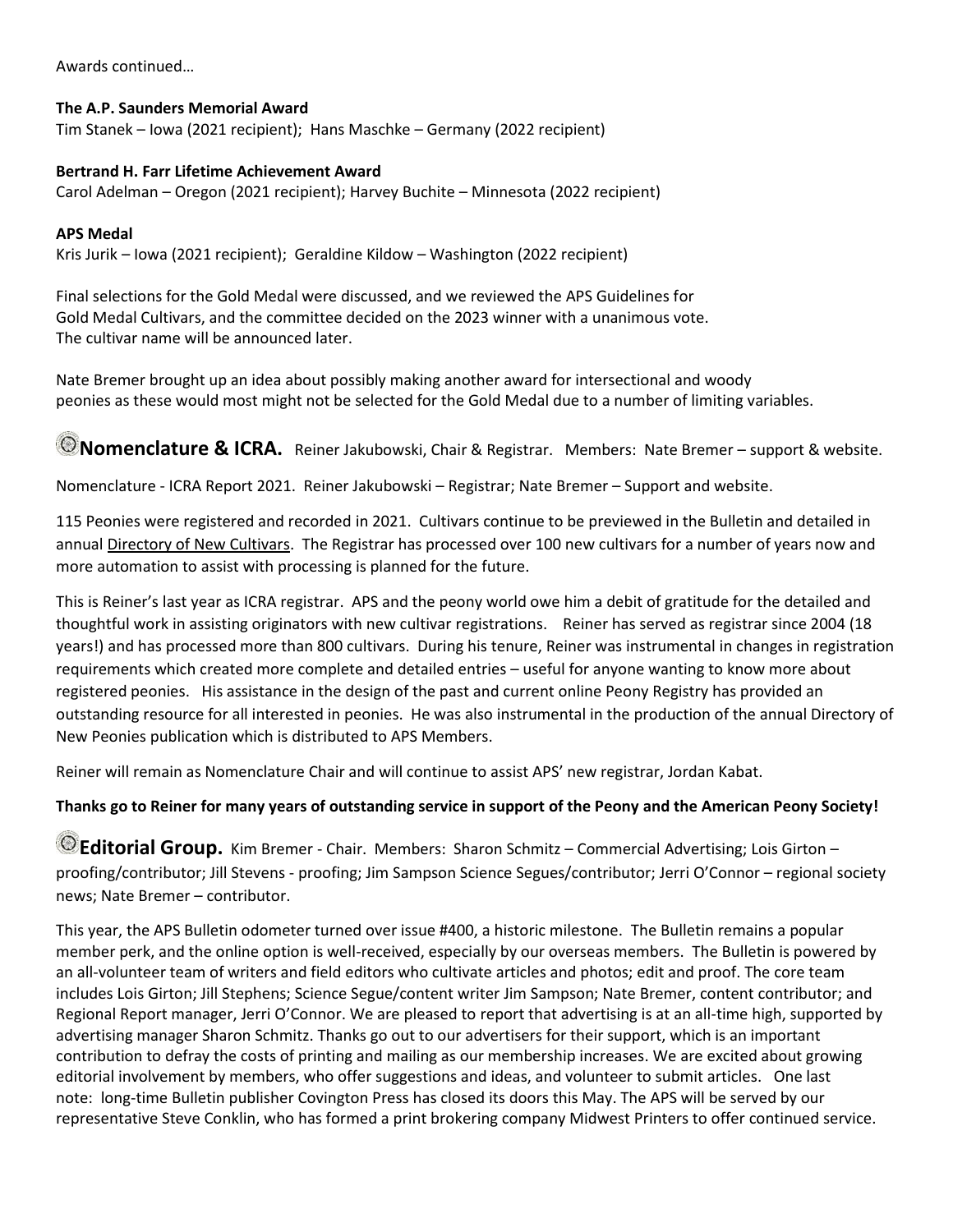## **Corresponding Secretary.** Hazel Cook – Secretary.

The 'contact the American Peony Society' section of the webpage provides a significant connection with the general public resulting in sharing of information, promoting the society and peonies. At present there are about 40 new enquiries per month. Memberships, convention, disease and growing concerns as well as plant identification remain the most frequent inquiries.

Providing correct information in a timely manner is only possible with the assistance of other officers, directors and many resource persons. This position is a great opportunity to learn and share knowledge.

## **Speakers Bureau.** Lois Girton – Chair.

In lieu of an APS convention in 2021, several presentations were made available to members via Zoom. Speakers included Donald R. Smith, Harvey Buchite, Michelle Ovans, Becky Swenson, and Margery Daughtrey. Margery's program on peony diseases was recorded and is available through the member portal of the APS website: MEMBER PORTAL>>PEONY LIBRARY>>VIDEO o[r https://americanpeonysociety.org/member-portal/pages/video/.](https://americanpeonysociety.org/member-portal/pages/video/) A decision was made not to schedule virtual presentations during spring 2022 although several members made or joined those of the Canadian Peony Society.

Another responsibility of this position is to work with convention chairs to arrange speakers at the national meetings. If you have a topic you would like to have covered or would like to present at a convention or virtually, please get in touch with me. We would like to resume some virtual offerings over Fall 2022 and Spring 2023.

**International Outreach**. Cory Tischman – U.S. Chair and Leena Liljestrand – European Chair.

## **1) The purpose and goals of the International Outreach Group**

Make connections with international entities, such as growers, organizations, individuals and provide a sounding board for new ideas and channel this information to appropriate individuals and committees within APS.

## **2) Barriers to goals, problems**

In Europe: in some countries language barriers, possibly even cultural. Not feeling any "brotherhood" with APS? APS too US-focused? Membership fee vs benefits in Europe.

## **3) The responsibilities of the members of this committee?**

Cory is the head of the group, Leena reports to him. All ideas and suggestions as well as all development will be discussed in meetings, and if deemed to be of value, forwarded to APS, either directly to the President, or to a suitable group (Bulletin/Editorial, Website, Social Media etc)

# **4) What other committees or officers would be most likely communicating with often?** Mainly

Bulletin/Editorial, Website, Social Media, the President

## **5) Do we want/need to recruit more people?**

Not at this stage. Maybe later, and the emphasis would be on languages (French, German, Russian, Chinese)

## **Future Plans:**

**-** Cory takes contact first via Facebook with the **NZ Peony Society**, then email. Regarding contacts with for example **Russia and Ukraine**, we could ask Dick Westland for help, and in **South America (Chile) and in South Africa** we know that Ruud Warmerdam has good contacts. Cory will contact Dick and Ruud.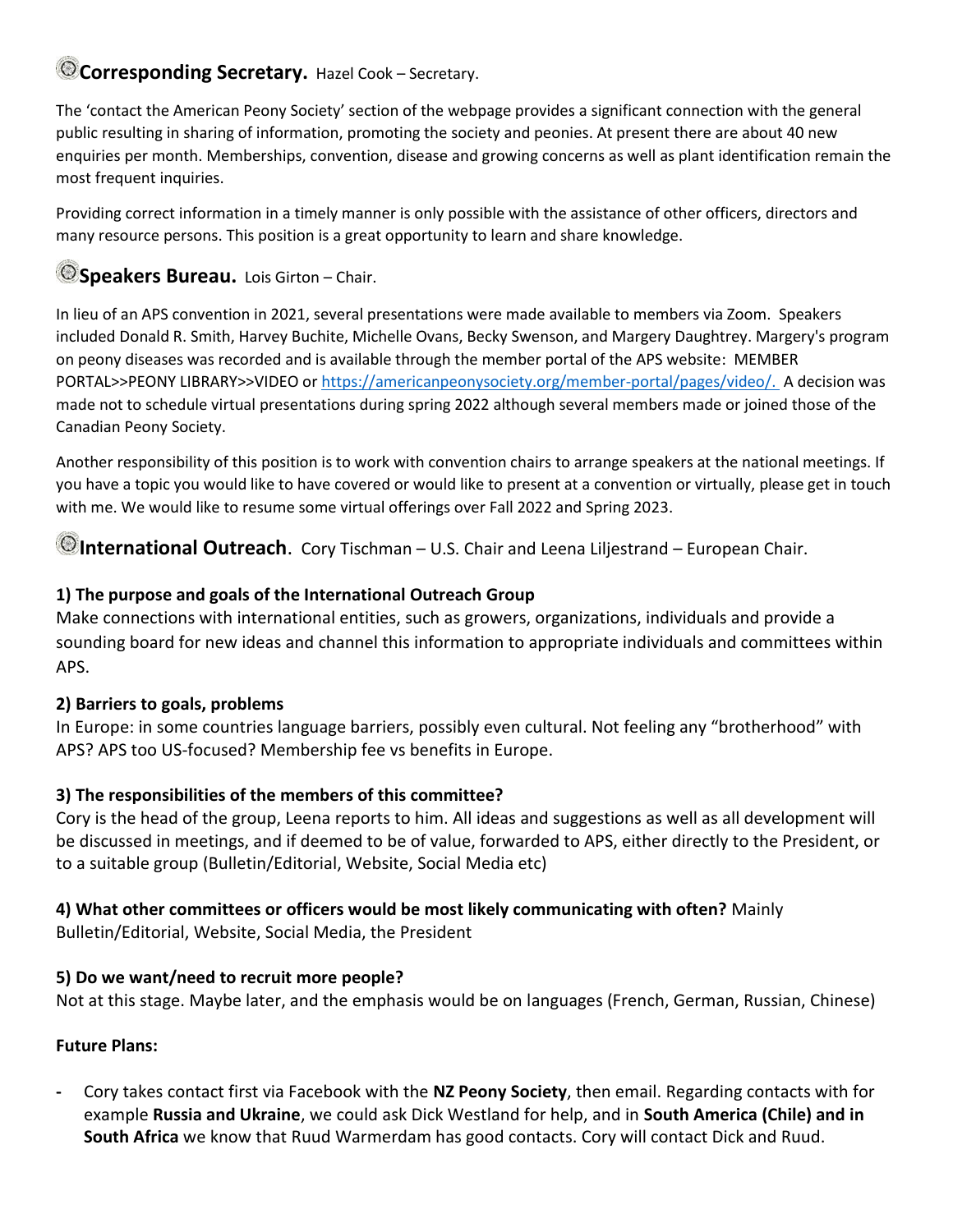International Outreach continued…

- **-** Leena has already spoken with **Norwegian** peony enthusiasts and **The Danish Peony Society**; next step to contact growers in EU and UK.
- **-** As we are to actively seek international sources of articles, images etc, Leena will contact Martin Page regarding the **RHS Peony Trials** (ended 2020) for more information and possibly an article. Two articles already on the way, one on a Finnish "Village Peony Park" and the other personal history of the man behind P. 'Karl Rosenfield'.
- **-** Make APS members aware of the relatively new European peony site **The Peony Society**. A very good source of peony information and news:<https://www.peonysociety.eu/>
- **-** Discuss with the concerned people/groups how the **2021 convention** (mainly garden visits and lectures) are to be arranged. Possibility for everyone to attend for a fee (5\$ ?) via web? Practical questions around this. Maybe not only during the convention? Winter lectures?
- **-** Suggested to discuss benefits for the non-US members. Better benefits, such as an **EU peony Auction**. Leena has discussed this tentatively with a couple of growers, and they are willing to participate (i.e. donate and send the roots to the winners, but only within EU). Information would be available on APS homepage, and all the income would, of course, go to APS.
- **-** As the President of SPS, Leena suggested something that works very well for SPS: the US peony growers could give the APS members in the US **a discount**. This is a win-win, as it will be a lucrative addition to the APS benefits in the US and create more business for the growers. There are other possibilities: companies/firms producing/selling signs, bulbs, perennials, seeds, garden utilities etc could also be included. All would get a sponsor ad for free on the website (not in the bulletin). This works very well in the Nordics.
	- **-** A suggestion from Leena: **a magazine collector** for the Bulletins, to keep them fresh and available in a nice way. See below.



## **Award of Landscape Merit.** Cory Tischman and Jill Stevens – Co-chairs.

The committee did not have any formal meetings over 2021-2022, but primarily communicated and coordinated over email. In 2021, the current committee members were tasked to revive the ALM as the previous head of the committee was unable to continue with the duties involved. For continuity's sake, the committee used the last available list of judges and asked them to use the scorecard that had been used in the past and to evaluate the list of cultivars on the last list created in 2019. Three judged had turned in scorecards for 2021. Feedback from other judges was that the scorecard, while thorough, was tedious to use, and the list of cultivars overwhelming to score.

In early 2022, the committee discussed overhauling the scorecard and process for evaluating cultivars. Early drafts were sent to judges for feedback until and finalized scorecard was created. The new scorecard was sent to the judges and they were tasked to evaluate five cultivars from the previous list with the hopes of having enough data to use this fall to award any of the cultivars with the ALM.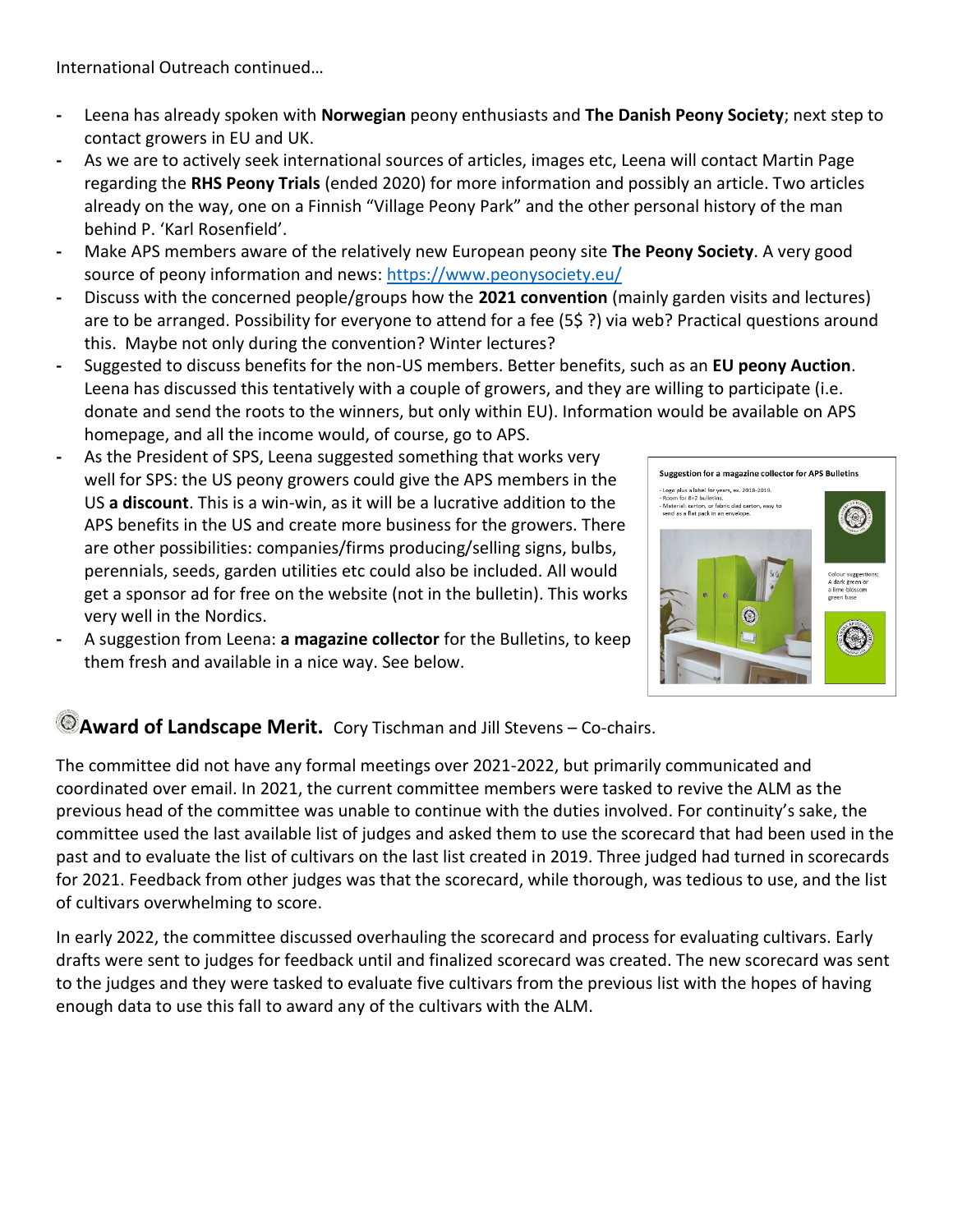**Current total memberships: 939** (includes Individual, Life, Commercial & Institution) (**1093** with dual household memberships)

| Australia | 8                                          | China                                                                        | 6              | Germany     | 11             | New Zealand           | 5              | Sweden               | 7              |
|-----------|--------------------------------------------|------------------------------------------------------------------------------|----------------|-------------|----------------|-----------------------|----------------|----------------------|----------------|
| Austria   | 1                                          | Denmark                                                                      | 3              | Italy       | 6              | Poland                | $\mathbf 1$    | Switzerland          | 3              |
| Belgium   | 5                                          | Estonia                                                                      | $\mathbf{1}$   | Japan       | $\mathbf{1}$   | Russian<br>Federation | $\overline{2}$ | Ukraine              | 4              |
| Canada    | 59                                         | Finland                                                                      | 3              | Latvia      | 3              | South Africa          | 1              | United<br>Kingdom    | $\overline{7}$ |
| Chile     | $\mathbf{1}$                               | France                                                                       | 2              | Netherlands | 14             | Spain                 | $\overline{2}$ | <b>United States</b> | 783            |
|           |                                            | Current Commercial memberships: 82 (60 in the USA and 22 in other countries) |                |             |                |                       |                |                      |                |
| Australia | $\mathbf{1}$                               | China                                                                        | $\mathbf 0$    | Germany     | 0              | New Zealand           | $\mathbf{1}$   | Sweden               | 0              |
| Austria   | 0                                          | Denmark                                                                      | 0              | Italy       | 1              | Poland                | $\mathbf 0$    | Switzerland          | $\mathbf 0$    |
| Belgium   | 1                                          | Estonia                                                                      | $\mathbf{1}$   | Japan       | 0              | Russian<br>Federation | 0              | Ukraine              | 0              |
| Canada    | 9                                          | Finland                                                                      | 0              | Latvia      | $\mathbf{1}$   | South Africa          | 0              | United<br>Kingdom    | $\overline{2}$ |
| Chile     | 0                                          | France                                                                       | 0              | Netherlands | 5              | Spain                 | 0              | <b>United States</b> | 60             |
|           |                                            | Current Individual paying memberships: 751                                   |                |             |                |                       |                |                      |                |
| Australia | 4                                          | China                                                                        | 3              | Germany     | 3              | New Zealand           | 3              | Sweden               | 6              |
| Austria   | $\mathbf 1$                                | Denmark                                                                      | 3              | Italy       | 5              | Poland                | $\mathbf{1}$   | Switzerland          | $\mathbf{1}$   |
| Belgium   | 2                                          | Estonia                                                                      | 0              | Japan       | 0              | Russian<br>Federation | 2              | Ukraine              | 4              |
| Canada    | 43                                         | Finland                                                                      | 3              | Latvia      | $\overline{2}$ | South Africa          | $\mathbf{1}$   | United<br>Kingdom    | 5              |
| Chile     | 1                                          | France                                                                       | $\mathbf 0$    | Netherlands | 8              | Spain                 | $\mathbf{1}$   | <b>United States</b> | 649            |
|           | <b>Current Institution memberships: 12</b> |                                                                              |                |             |                |                       |                |                      |                |
| Australia | 0                                          | China                                                                        | $\mathbf{1}$   | Germany     | $\mathbf 1$    | New Zealand           | 0              | Sweden               | 0              |
| Austria   | 0                                          | Denmark                                                                      | 0              | Italy       | 0              | Poland                | $\mathbf 0$    | Switzerland          | 0              |
| Belgium   | 0                                          | Estonia                                                                      | 0              | Japan       | 0              | Russian<br>Federation | 0              | Ukraine              | 0              |
| Canada    | 1                                          | Finland                                                                      | $\mathbf 0$    | Latvia      | 0              | South Africa          | 0              | United<br>Kingdom    | 0              |
| Chile     | 0                                          | France                                                                       | $\overline{2}$ | Netherlands | 0              | Spain                 | 0              | <b>United States</b> | $\overline{7}$ |
|           | <b>Current Life memberships: 94</b>        |                                                                              |                |             |                |                       |                |                      |                |
| Australia | 3                                          | China                                                                        | 2              | Germany     | 7              | New Zealand           | $\mathbf{1}$   | Sweden               | 1              |
| Austria   | 0                                          | Denmark                                                                      | 0              | Italy       | 0              | Poland                | 0              | Switzerland          | $\overline{2}$ |
| Belgium   | 2                                          | Estonia                                                                      | 0              | Japan       | 1              | Russian<br>Federation | 0              | Ukraine              | 0              |
| Canada    | 6                                          | Finland                                                                      | 0              | Latvia      | 0              | South Africa          | 0              | United<br>Kingdom    | 0              |
| Chile     | 0                                          | France                                                                       | 0              | Netherlands | $\mathbf{1}$   | Spain                 | $\mathbf{1}$   | <b>United States</b> | 67             |

|  | • Current total memberships: 939 (1093 including dual memberships) |
|--|--------------------------------------------------------------------|
|--|--------------------------------------------------------------------|

| carrent total includerships. Sos (1000 including dual includerships)<br>o includes Individual, Life, Commercial & Institution | Year         | Lapsed         |
|-------------------------------------------------------------------------------------------------------------------------------|--------------|----------------|
| • Current Individual Paying memberships: 791                                                                                  |              | <b>Members</b> |
| $\circ$ 145 new Individual memberships since 1/1/2022                                                                         | 2021<br>2020 | 217<br>124     |
| $\circ$ 320 renewal memberships since 1/1/2022                                                                                | 2019         | 120            |
| $\circ$ 171 memberships more than same time last year                                                                         | 2018         | 100            |
| • Current Commercial memberships: 82                                                                                          | 2017         | 112            |
| $\circ$ there are 13 new commercial memberships since 1/1/2022                                                                | 2016         | 149            |
| • Current Institution memberships: 12                                                                                         | 2015         | 103            |
|                                                                                                                               |              |                |

- Current **Life** memberships: **94**
- Current **Online Only** memberships: **134**
- **Lapsed** memberships by year:
- Members in **24** countries other than the USA
	- o Most members in other countries is Canada with **59** members
- USA members in **46** states (states with more than 20 members)
	- o most members in a state is Minnesota with 60 members followed by New York with 49 members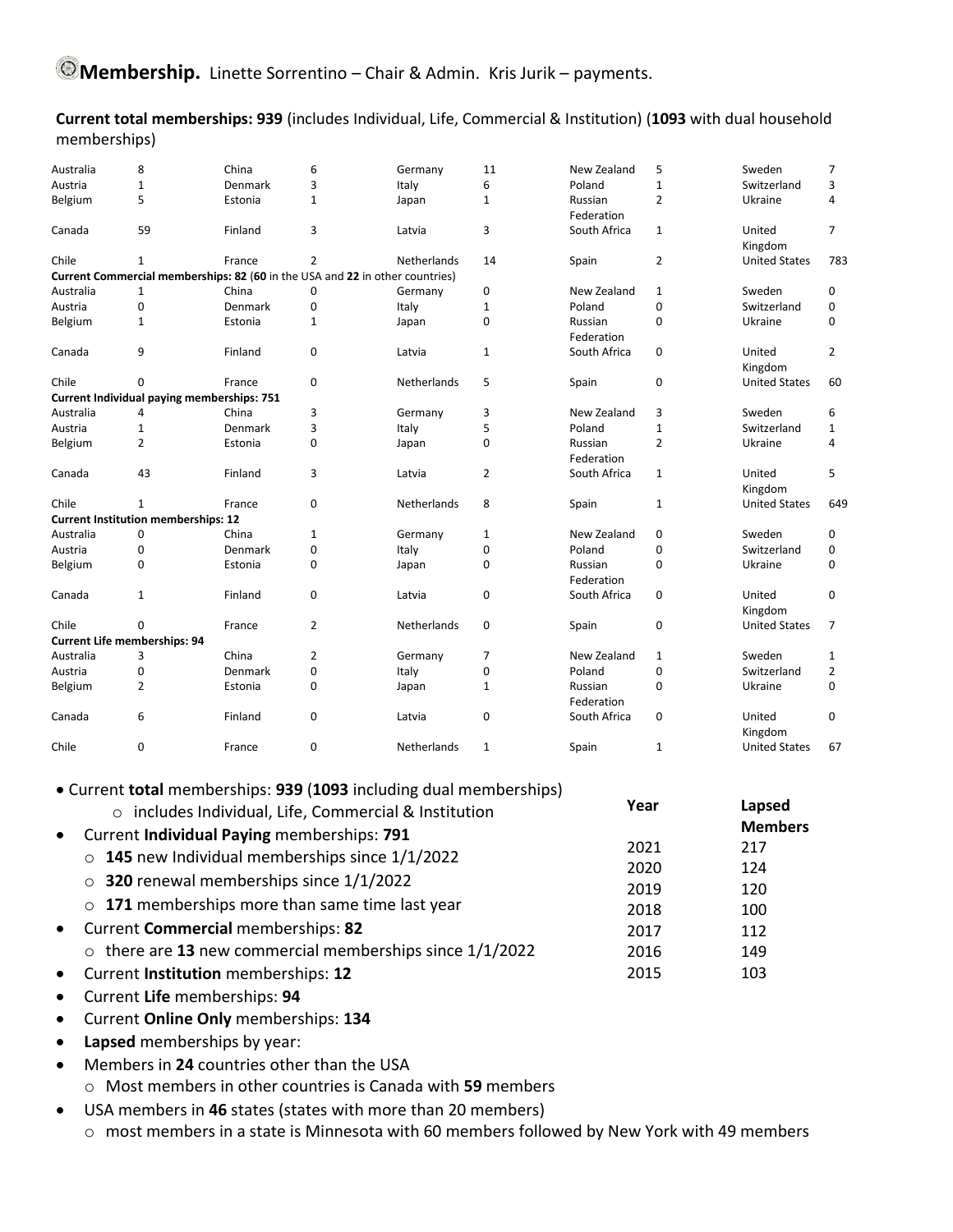### Membership continued…

| <b>State</b> | <b>Members</b> | State          | <b>Members</b> | State           | <b>Members</b> |
|--------------|----------------|----------------|----------------|-----------------|----------------|
| Minnesota    | 60             | California     | 32             | Oregon          | 26             |
| New York     | 49             | Pennsylvania   | 31             | <b>Illinois</b> | 25             |
| Washington   | 47             | North Carolina | 29             | Marvland        | 23             |
| Michigan     | 45             | Virginia       | 29             | New Jersey      | 21             |
| Wisconsin    | 43             | lowa           | 28             |                 |                |

• "How did you hear about us?" was added to the website membership page around May 3, 2020

| How did you hear about | Number |
|------------------------|--------|
| us?                    |        |
| <b>Online Search</b>   | 503    |
| Other                  | 211    |
| Social Media           | 162    |
| Through a friend       | 111    |
| Use of Peony Registry  | 68     |
| Through an Event       | 32     |

**Auctions.** Mary Muellner – Chair. Lois Girton & Jill Stevens.

#### **2021 Auction**

- Auction Dates: August 19 22, 2021
- Auction Type: Online
- Number of Items Sold: 110
- Number of Donors: 36
- Number of Winning Bidders: 48
- Estimated value of items: \$8,528
- Items sold for: \$10,110
- Additional Donations: \$167
- Total Funds Raised: \$10,277
- Expenses: \$300 for one year of Auctria software, plus credit card processing fees
- The top selling auction item 'Patricia Jean' sold for \$800, donated by Tim Stanek /Iowa Peony Farm

#### **2022 Convention Auction**

- Auction Date: June 4, 2022
- Auction Type: A mix of Silent and Live auction items
- All peony plants will be shipped in the fall.

#### **2022 Fall Auction**

The 2022 fall auction will occur in late summer / early autumn. Final dates have not been determined.

• Shipping plant material internationally requires a phytosanitary certificate. For this year's fall auction, we hope to have donated items, which may ship to countries other than the United States. This is dependent upon what is received for donated items. Watch the APS website for more information about the upcoming fall auction.

**Publications.** Mike Miller – Chair.

International sales still a bit of concern as the selling price does not always cover the cost of postage alone.

| 2021-2022 Book Sales          |   |  |  |  |
|-------------------------------|---|--|--|--|
| The American Tree Peony<br>-4 |   |  |  |  |
| Best of 75 Years              | 2 |  |  |  |
| <b>History of Peonies</b>     | 1 |  |  |  |
| 1986-1996                     | 2 |  |  |  |
| Directory of New Cultivars 2  |   |  |  |  |
| American Hybrid               | 1 |  |  |  |
| The Peonies                   | 1 |  |  |  |
| 1997-2007 Peonies             |   |  |  |  |